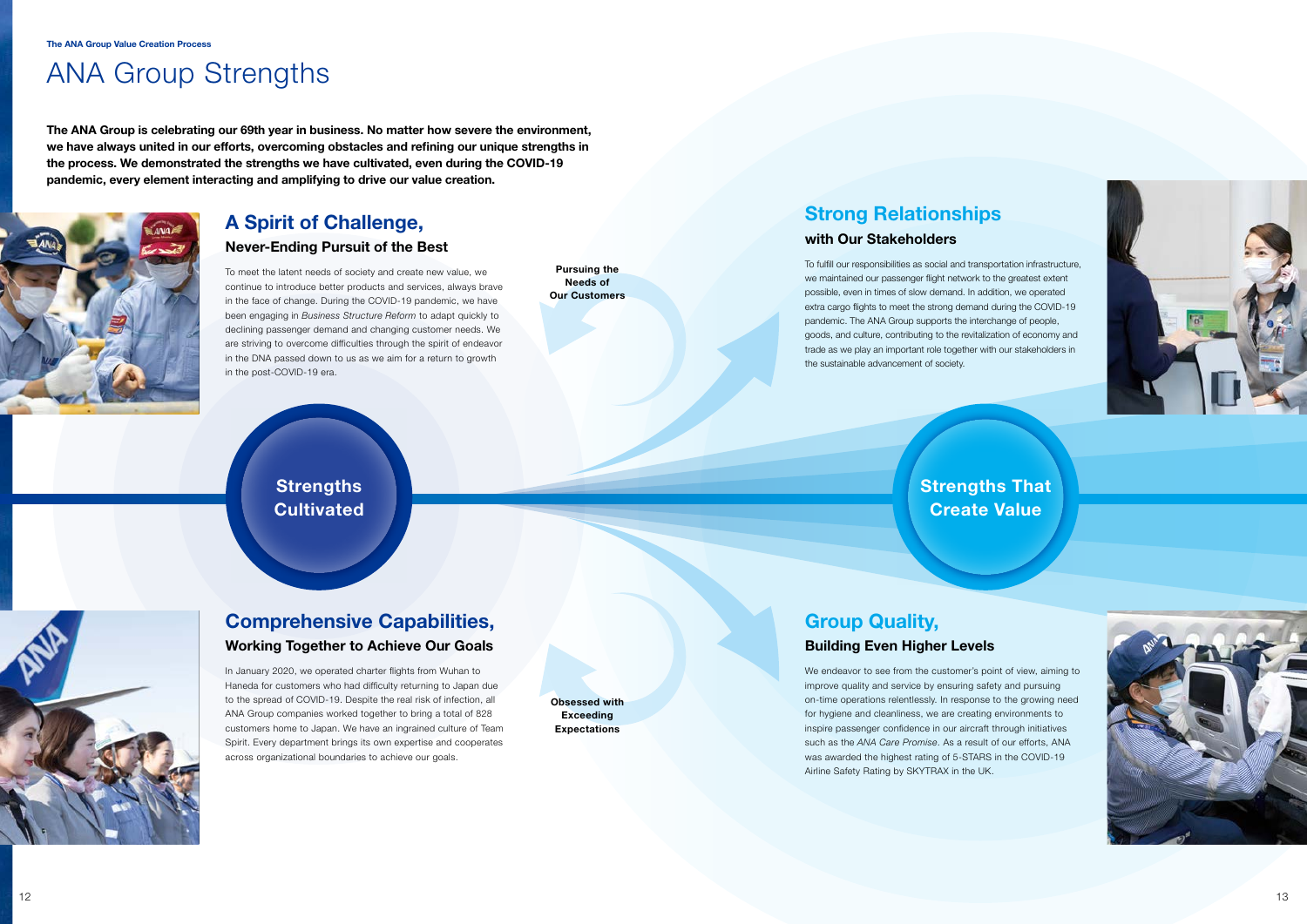Achieving Our **Management Vision** 

**SUSTAINABLE DEVELOPMENT** 

GEALS

External Environment Analysis

P.16 Timeline for Simultaneous Creation of Social Value and Economic Value



# The Value Creation Process

We maximize the cycle of four strengths that drive value creation through widespread communications of the philosophy inherited by the ANA Group, the appropriate investment and allocation of management resources. At the same time, we maintain a solid management foundation built on safety and human resources, etc. By executing our strategy, we will create social value and economic value simultaneously. As we do so, we aim to improve corporate



**Sustainable** Corporate Value **Enhancement** 

### Human Resources / ANA's Way

| <b>conomic value</b>                      | <b>Simultaneous Value Creation</b>                 | <b>Social value</b>                                                        |
|-------------------------------------------|----------------------------------------------------|----------------------------------------------------------------------------|
| <b>pand market share</b>                  | Strengthen our competitive ability                 | Provide smart, comfortable travel                                          |
| nulate new demand                         | Revitalize our regional tourism business           | Contribute to Japan as a<br>tourism nation                                 |
| ve quality and service                    | Foster and utilize a diverse employee base         | <b>Promote diversity and create</b><br>societies that respect human rights |
| nvenience and productivity                | Generate efficiencies and<br>innovation through DX | Respond to the decline in the<br>domestic workforce                        |
| I increases in fuel and<br>other expenses | <b>Pursue energy efficiencies</b>                  | <b>Create a decarbonized society</b>                                       |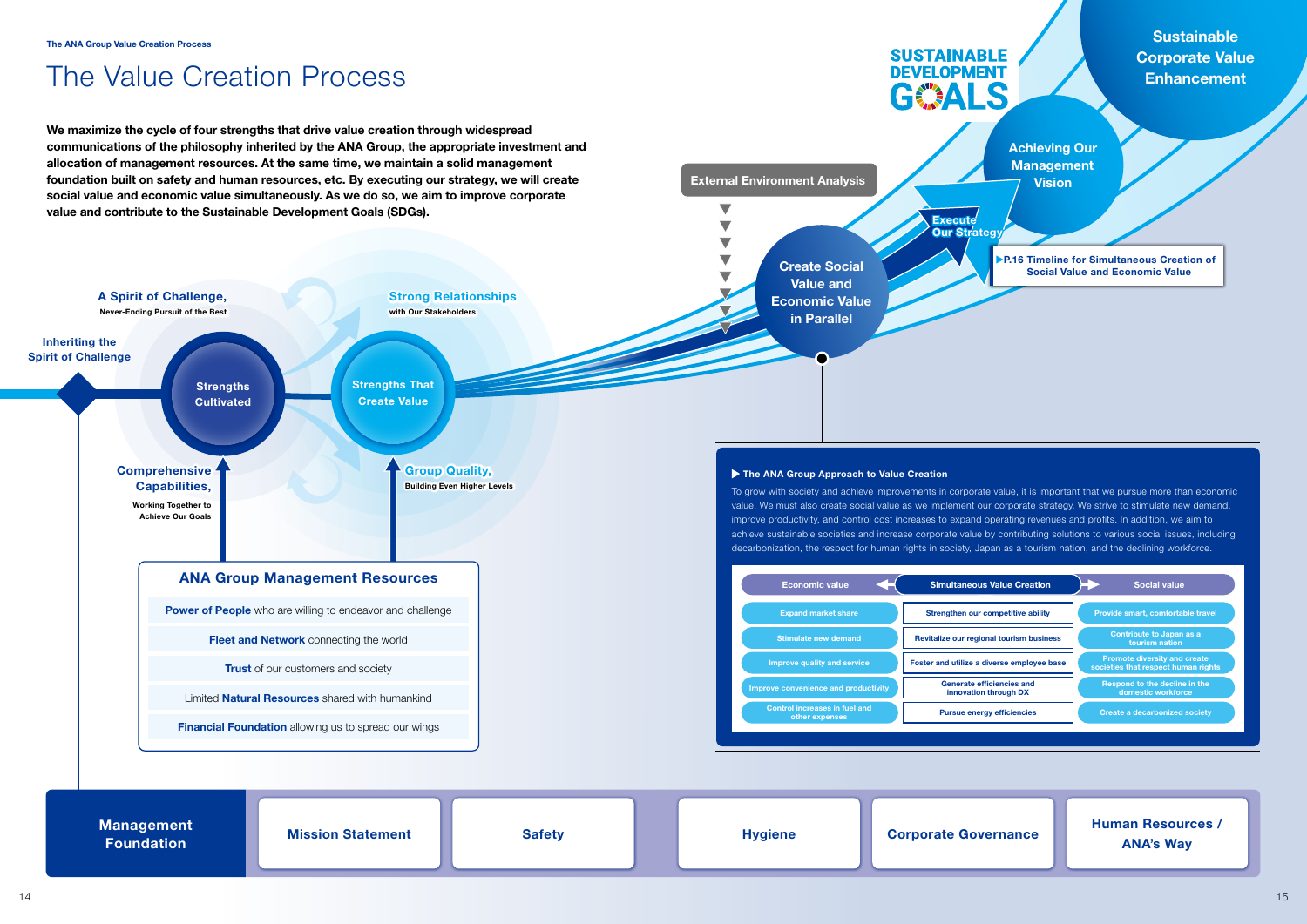For the ANA Group to continue growing together with our stakeholders, it is important that we set appropriate goals reflecting an awareness of the time horizon for short-term initiatives (to respond agilely to changes in the business environment and social conditions) and medium- to long-term initiatives (steady progress toward a defined ideal state in the future). In fiscal 2020, we formulated the *Business Structure Reform* initiative to show the way to a return to growth in the post-COVID-19 era. At the same time, we formulated medium- to long-term ANA Group ESG Commitments to clarify the vision we aim to achieve by the years 2030 and 2050. We will pursue the creation of both social and economic value in parallel by pursuing business strategies sen sitive to the environment (E), society (S), and governance (G). Our approach considers a global and long-term perspective that transcends the boundaries of our group.

### Medium- to Long-Term Understanding of the  $2030$  2050 Short-Term Environment • New normal  $\overline{O}$ • Change in airline market demand structure O Short-Term Initiatives **Create** ESG Management Social Value and Economic Value • Reduce CO<sub>2</sub> emission<br>• Reduce resource was<br>• Reduce food waste ra<br>• Conserve biodiversity • Reduce CO<sub>2</sub> emissions in Parallel • Reduce CO • Reduce resource waste ratio • Reduce food waste ratio Current ANA Group Corporate Strategy Current ANA Group Corporate Strategy Business Structure Reform Material Issues (P.44) **Executing the Next<br>ANA Group Corporate Strategy** ANA Group Corporate Strategy • Respect human rights Environment Reduce resources Executing the Next • Engage in responsible procurement (aircraft, human resources) • Innovate to resolve social issues S Human Rights • Support regional revitalization Pursue a group airline model • Respond to the diversity of our Regional compatible with the Revitalization customers new normal • Develop human resources for sustainable growth Diversity and Inclusion Expand non-airline revenues by utilizing customer data, etc. • Strengthen governance structures

# Timeline for Simultaneous Creation of Social Value and Economic Value



**SUSTAINABLE DEVELOPMENT** 

GESA

Understanding the Medium- to Long-Term Environment

| <b>External Environment</b><br>(1) International developments (geopolitical risk,<br>environmental regulations)<br>(2) Economic downturns<br>Operating Risks (3) Government air transportation policies<br>(4) Fluctuations in crude oil prices and<br>exchange rates<br>(5) Infectious diseases and large-scale disasters | Internal Environment<br>(1) Corporate strategy<br>(2) Aviation safety<br>(3) IT system failure, cyberattacks,<br>information leaks<br>(4) Profit structure<br>(5) Finances |  |  |
|----------------------------------------------------------------------------------------------------------------------------------------------------------------------------------------------------------------------------------------------------------------------------------------------------------------------------|----------------------------------------------------------------------------------------------------------------------------------------------------------------------------|--|--|

• Economic growth in Asia/Pacific

• Changes in the social structure of Japan

and the world

• Technological evolution

• Climate change and resource shortages

• Recurring pandemics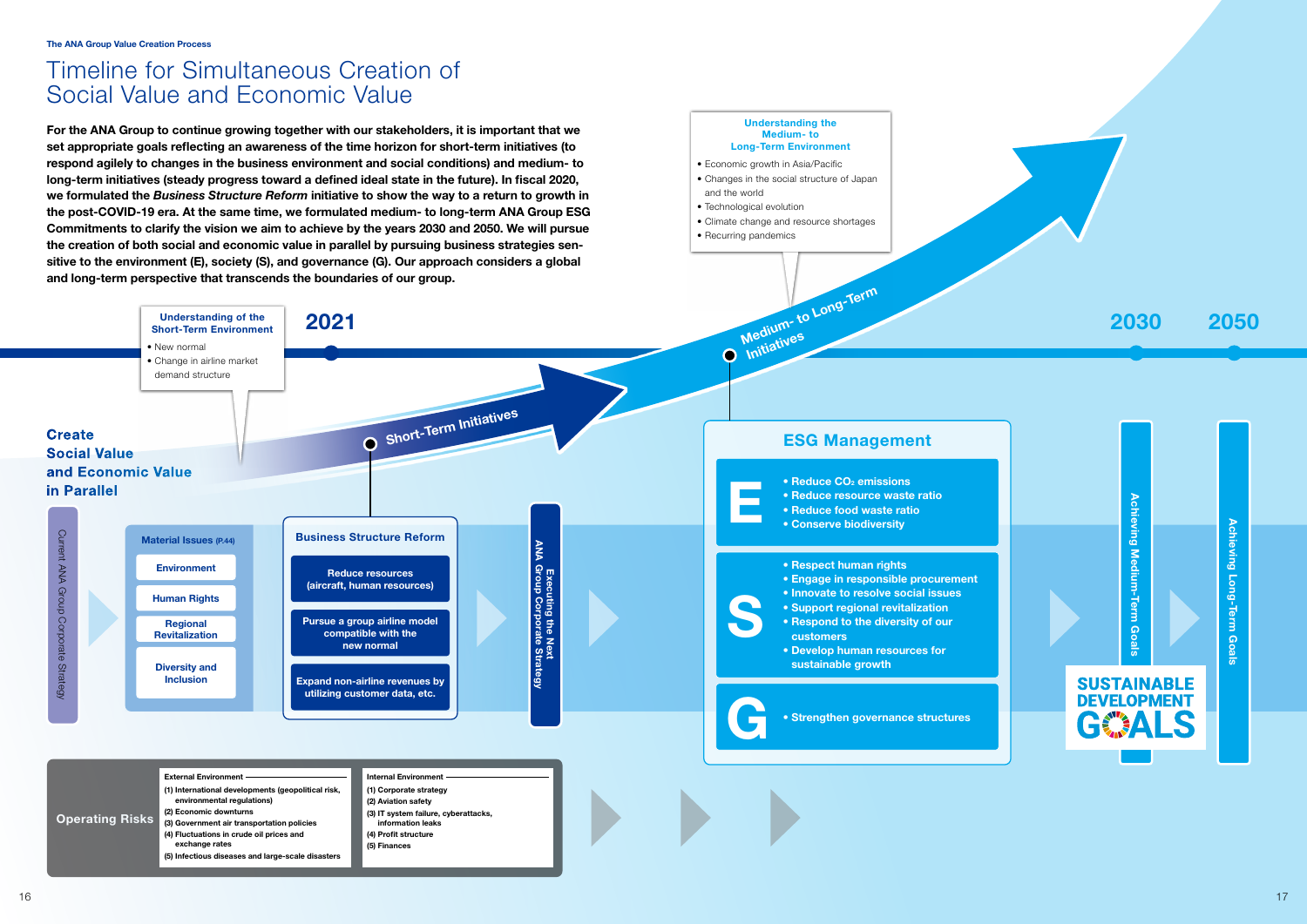What Must Change, What Must Never Change Message from the Independent Outside Directors



The ANA Group pursues *Business Structure Reform* in response to the changes in our environment, aiming to achieve a steady return to growth in the post-COVID-19 era. We asked outside directors Mr. YAMAMOTO Ado, Ms. KOBAYASHI Izumi, and Mr. KATSU Eijiro for their opinions on what the ANA Group should change boldly, without being bound by convention, and what the ANA Group should never change, even in this time of reform.



To ensure *Safety*, we must have a safety-focused mindset at all times. In addition to regular checks, special campaigns and other educational activities are effective in this respect. Moving forward, it will be important to utilize AI and IoT to create deeper systems that detect hazards in advance. For example, such systems will be able to sense a small event occurring in an aircraft engine, extrapolating likely risks and allowing for appropriate measures in advance. In this and other ways, I expect technological innovation will raise safety to new heights.

COVID-19 has had a major impact on the ANA Group. But I commend the group on the agile implementation of a number of key measures including controlling capacity to meet demand, emergency cost reductions, and securing cash on hand in a flexible manner. Even in a rapidly changing external environment that requires nimble management decisions in all aspect of business, we in the transportation industry know that we must commit to *Safety* at all costs.

Environmental initiatives are another extremely important issue for the airline industry. The ANA Group set a goal to reduce CO2 emissions to net zero by fiscal 2050. We recognize that this is a very high hurdle. In addition to the introduction of fuel-efficient aircraft and Sustainable Aviation Fuel (SAF), it is important to think flexibly and actively seek new technologies. Hydrogen engines, fuel cells, and other next-generation power sources could be used on domestic routes, for example. The environment is a global issue, so we must engage with governments, industries, and other companies if we are to achieve our goals.

*Business Structure Reform* will require brand new concepts. The core of the ANA Group is the Air Transportation Business. The group develops Travel Services, Trade and Retail, and other companies around this core, but the COVID-19 pandemic has exposed the high degree of risk in the linkage with air transportation. In the recent past, ANA X Inc. and ANA NEO, Inc. have engaged in ambitious efforts to create new businesses. And the group should consider more non-air businesses that generate profits, looking to the coming changes of the next generation.

The ANA Group is making steady progress in preparing for the post-COVID-19 era, setting targets for resource reductions as of the end of fiscal 2020. But management must show a certain level of preparedness, having taken measures related to personnel expenses and having asked employees to cooperate in terms of compensation packages. I worked tirelessly toward restructuring between my time serving as director in charge of human resources and president at Nagoya Railroad Co., Ltd. At the time, I took the opportunity to speak with as many employees as possible, carefully explaining in my own words the current situation and management policies. The ANA Group is taking a proactive stance in holding town meetings under the leadership of top management. I expect that these dialogues will deepen an understanding related to management policies, helping employees find hope and align in the same direction to overcome this crisis.

Remaining committed to the absolute mission of *Safety*, while nurturing business through new concepts and an eye to the changes of the next generation

The ANA Group Value Creation Process The ANA Group Value Creation Process

YAMAMOTO Ado Independent Outside Director